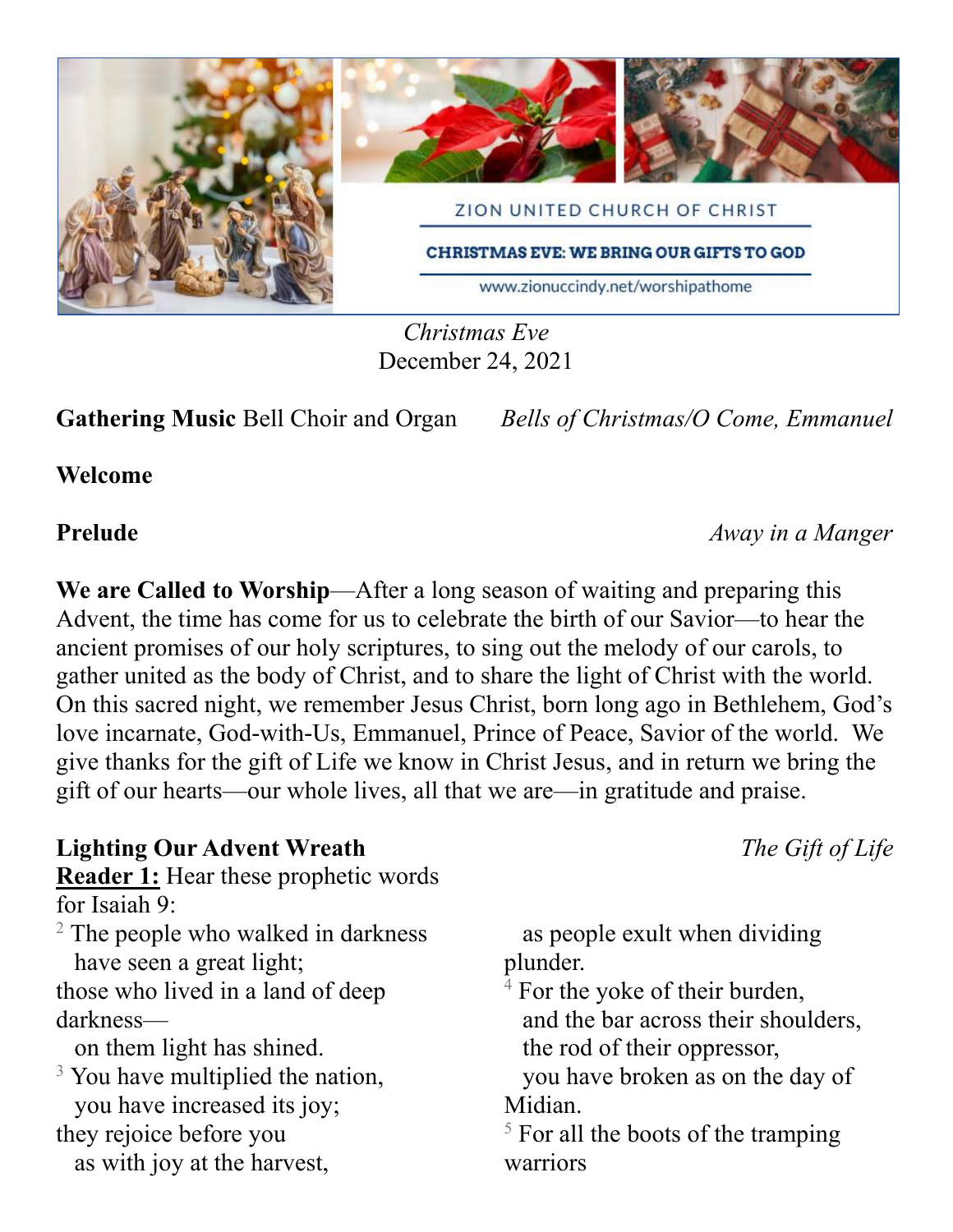and all the garments rolled in blood shall be burned as fuel for the fire. **Reader 2:**  $6$  For a child has been born for us, a son given to us; authority rests upon his shoulders; and he is named Wonderful Counsellor, Mighty God, Everlasting Father, Prince of Peace.  $\frac{7}{7}$  His authority shall grow continually, and there shall be endless peace for the throne of David and his kingdom. He will establish and uphold it with justice and with righteousness from this time onwards and for evermore. The zeal of the LORD of hosts will do this.

**Reader 3:** The Arriving One alleviates our despair and offers us new possibilities for the fullness of life.

**Reader 4:** We are hopeful and excited!

**Reader 3:** The Arriving One quiets our distractions and calls us into new actions.

- **Reader 4:** We are peace-seeking and prepared!
- **Reader 3:** The Arriving One dispels our insecurities and directs us to new depths.
- **Reader 4:** We are joy-filled and eager!

**Reader 3:** The Arriving One embraces our fullness and guides us toward new living.

**Reader 4:** We are love-ready and empowered!

**Reader 3:** The Arriving One repurposes our pain and invites us into new purpose.

**Reader 4:** We are excited, prepared, eager, and empowered! (Reader 1 or 2 lights the Christ candle)

**Reader 3:** Good news, great joy, all the people!

**Reader 4:** We are here and whole!=

**Carol** with Bell Choir*Angels from the Realms of Glory, #189*

# **A Christmas Prayer**

**The Lord's Prayer** (unison)—Our Father, who art in heaven, hallowed be thy name, thy kingdom come, thy will be done, on earth as it is in heaven. Give us this day our daily bread. And forgive us our debts, as we forgive our debtors. And lead us not into temptation, but deliver us from evil. For thine is the kingdom, and the power, and the glory, forever. Amen.

**Choir** *Have You Heard?* with soloist Shae Murphy

### Zion United Church of Christ, December 24, 2021, p. 2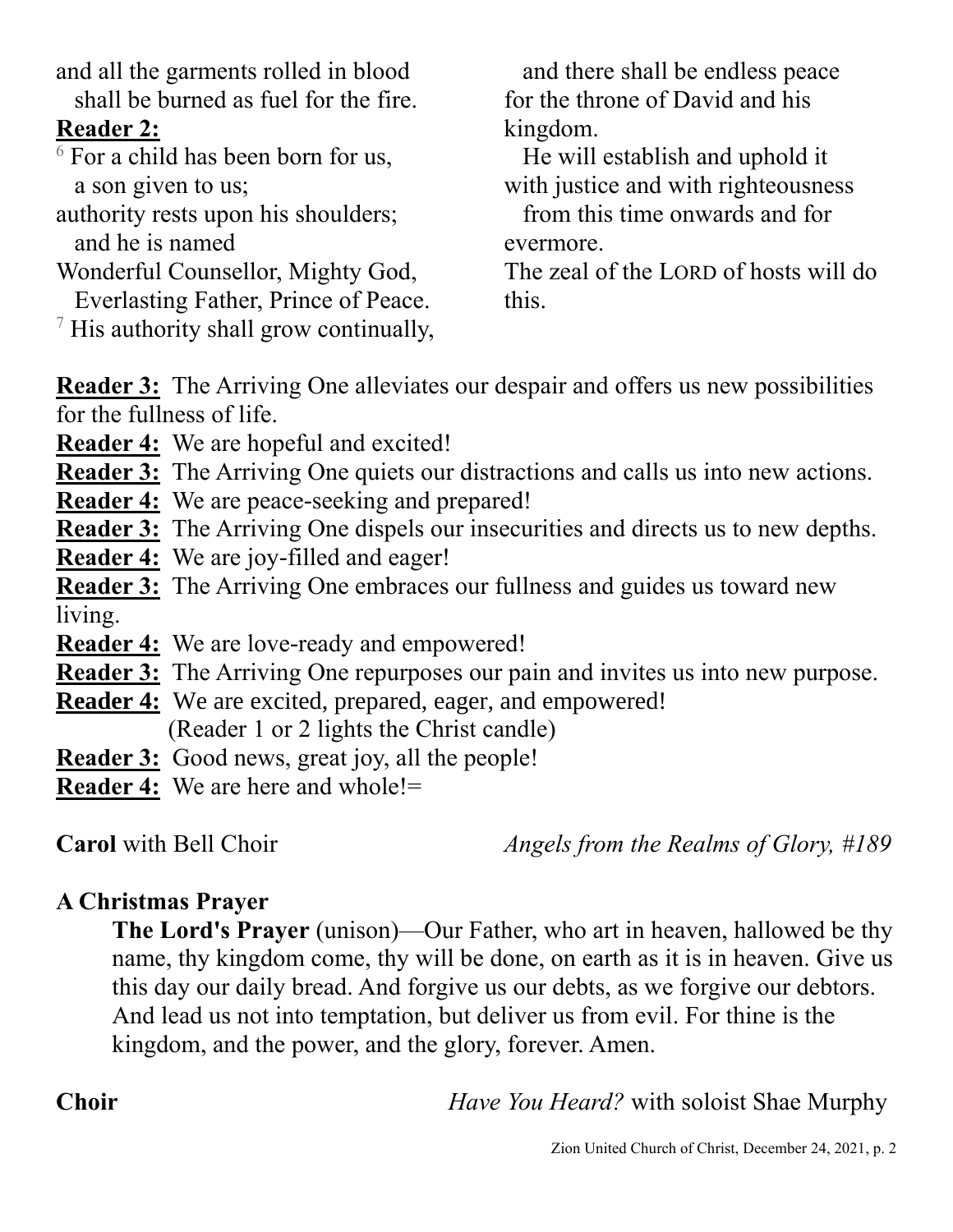### **We Hear God's Word Luke 2:1-20 (NRSV)**

Zion United Church of Christ, December 24, 2021, p. 3

In those days a decree went out from Emperor Augustus that all the world should be registered. <sup>2</sup>This was the first registration and was taken while Quirinius was governor of Syria. <sup>3</sup>All went to their own towns to be registered. <sup>4</sup>Joseph also went from the town of Nazareth in Galilee to Judea, to the city of David called Bethlehem, because he was descended from the house and family of David. <sup>5</sup>He went to be registered with Mary, to whom he was engaged and who was expecting a child. <sup>6</sup>While they were there, the time came for her to deliver her child. <sup>7</sup>And she gave birth to her firstborn son and wrapped him in bands of cloth, and laid him in a manger, because there was no place for them in the inn.

8 In that region there were shepherds living in the fields, keeping watch over their flock by night. Then an angel of the Lord stood before them, and the glory of the Lord shone around them, and they were terrified.  $^{10}$ But the angel said to them, 'Do not be afraid; for see—I am bringing you good news of great joy for all the people: <sup>11</sup>to you is born this day in the city of David a Saviour, who is the Messiah, the Lord. <sup>12</sup>This will be a sign for you: you will find a child wrapped in bands of cloth and lying in a manger.' <sup>13</sup>And suddenly there was with the angel a multitude of the heavenly host, praising God and saying,

 $14$  'Glory to God in the highest heaven,

and on earth peace among those whom he favours!'

15 When the angels had left them and gone into heaven, the shepherds said to one another, 'Let us go now to Bethlehem and see this thing that has taken place, which the Lord has made known to us.'  $^{16}$ So they went with haste and found Mary and Joseph, and the child lying in the manger. <sup>17</sup>When they saw this, they made known what had been told them about this child; <sup>18</sup> and all who heard it were amazed at what the shepherds told them. <sup>19</sup>But Mary treasured all these words and pondered them in her heart.  $20$ The shepherds returned, glorifying and praising God for all they had heard and seen, as it had been told them.

# **Meditation** *The Gift of Our Hearts*

**Choir** *O Holy Night,* with soloist Karie Hon

## **We Respond to God's Word with Our Giving**

**Invitation—** Glory to God in the highest heaven! God brings peace, good news, and great joy! What do you have to offer back?+ Tonight, we bring not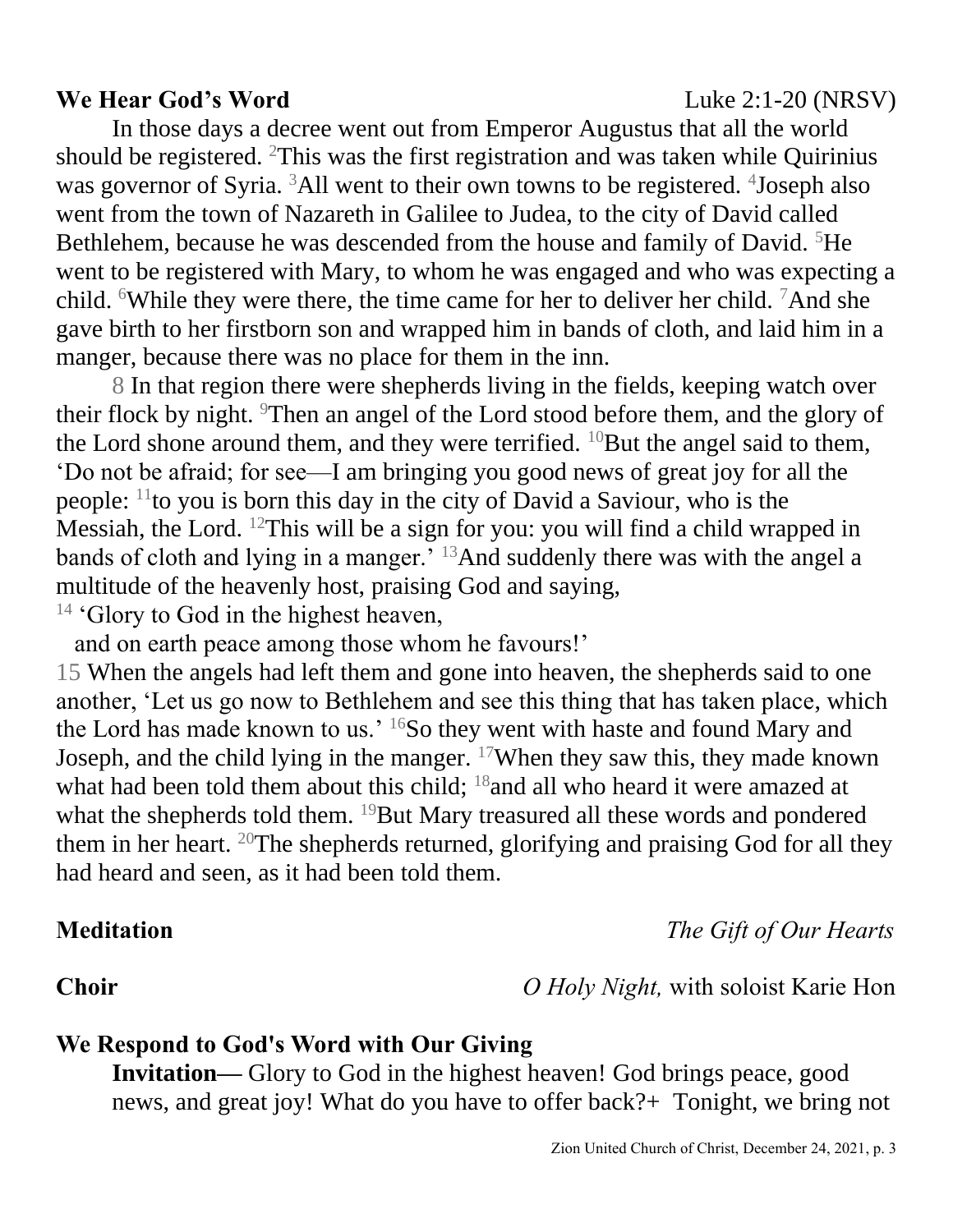only the gift of our resources but the gift of our hearts—our very lives, our time, our talents, our service, our courage, our creativity, our praise. All that we are we dedicate to God on this holy night so that we might say thank you God for the gift of life in Jesus Christ.

**December Benevolence— The Christmas Fund has been caring for active and** retired clergy and lay employees of the United Church of Christ for over 100 years, providing emergency grants, supplementation of small annuities and health premiums, and Christmas "Thank You" gift checks each December to our lower-income retirees. United Church of Christ congregations and members have blessed the Christmas Fund with their generosity for many years. This year, your care and compassion will be especially appreciated by those servants of the church who are facing a time of need

You can mail your offerings to our office or give online at www.zionuccindy.net/donate.

**A Doxology for Advent** By *Rev. Scott Cervas, to the tune of Greensleeves*

These gifts we joyfully bring to you, to fill the world with meaning; our hearts and minds are longing for the life of which you are dreaming. This, this our gift we bring, our lives we share, your praise we sing; show us your vision, Lord, for hope, and peace, and caring.

**We Give Thanks**— God of peace and joy, you bind us together as if in swaddling bands of our own cloth. We are meant to be together, meant to be active participants in your great story, the story of humanity's redemption. We give these gifts with open eyes that can see, if for but a moment, strands of linen gently guiding us all toward one another. Amen.+

# **We Share the Light of Christ**

**Special Music** *Angels in the Bleak Midwinter,* Collin Bennington, Violin